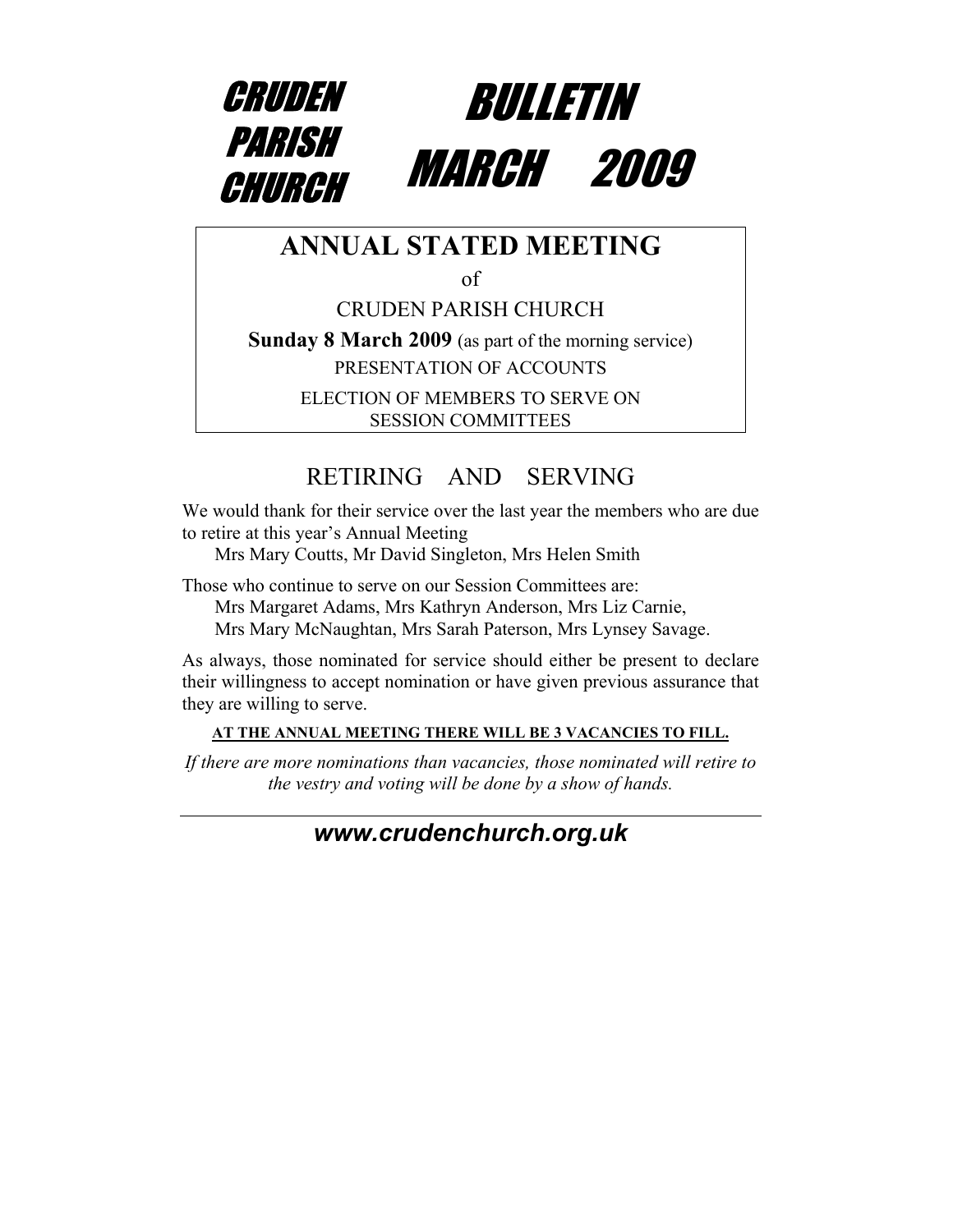

# **MARCH 2009**

### EACH WEEK

Sundays 10.00 am Children's Sunday Club in the Old Church & Stables

|                                                                                                                               | <b>Fairtrade Fortnight</b> |         | 23 February – 7 March                                                                                    |                                   |                                   |  |  |
|-------------------------------------------------------------------------------------------------------------------------------|----------------------------|---------|----------------------------------------------------------------------------------------------------------|-----------------------------------|-----------------------------------|--|--|
| Sunday 1st                                                                                                                    |                            |         | <b>MORNING SERVICE</b><br>followed by Adult Sunday School                                                | $10.00$ am<br>$11.30$ am          | Church                            |  |  |
| Wednesday 4th                                                                                                                 |                            |         | Coffee and Chat<br><b>Choir Practice</b>                                                                 | 10.30 am<br>7.30 pm               | Hall<br>Hall                      |  |  |
| Friday 6th                                                                                                                    |                            |         | <b>WORLD DAY OF PRAYER 7.00 pm</b>                                                                       |                                   | St James' Church                  |  |  |
| Sunday 8th                                                                                                                    |                            |         | <b>MORNING SERVICE</b><br><b>Annual Stated Meeting</b><br>followed by Adult Sunday School                | $10.00$ am<br>$11.30$ am          | Church                            |  |  |
|                                                                                                                               |                            |         | YTHAN SINGERS'CONCERT                                                                                    | $3.00 \text{ pm}$                 | Church                            |  |  |
| Monday 9th                                                                                                                    |                            | $\cdot$ | Video Group<br>$7.30 \text{ pm}$                                                                         |                                   | Burnview, Main Street, Cruden Bay |  |  |
|                                                                                                                               | Wednesday 11th:            |         | Guild Presbyterial Council AGM                                                                           | $7.30 \text{ pm}$                 | Maud Church                       |  |  |
| Sunday 15th                                                                                                                   |                            |         | <b>MORNING SERVICE</b><br>Service conducted by the Rev Fred Coutts                                       | $10.00$ am                        | Church                            |  |  |
|                                                                                                                               | Wednesday 18th:            |         | <b>Choir Practice</b>                                                                                    | 7.30 pm                           | Hall                              |  |  |
| The Minister will be away from 20 March to 7 April. Pastoral cover will be<br>provided by the Rev Allan Fawkes (01779 841814) |                            |         |                                                                                                          |                                   |                                   |  |  |
| Sunday 22nd                                                                                                                   |                            |         | <b>MORNING SERVICE</b><br>Service conducted by the Rev Fred Coutts                                       | $10.00$ am                        | Church                            |  |  |
| Sunday 29th                                                                                                                   |                            |         | <b>MORNING SERVICE</b><br><b>Sacrament of Holy Communion</b><br>Service conducted by the Rev Fred Coutts | $1000$ am                         | Church                            |  |  |
| Monday 30th                                                                                                                   |                            |         | The Guild<br><b>Street Pastors</b>                                                                       | $7.30 \text{ pm}$<br>Jerry Bowyer | Hall                              |  |  |

## **MARCH HYMN BOOK - CH4**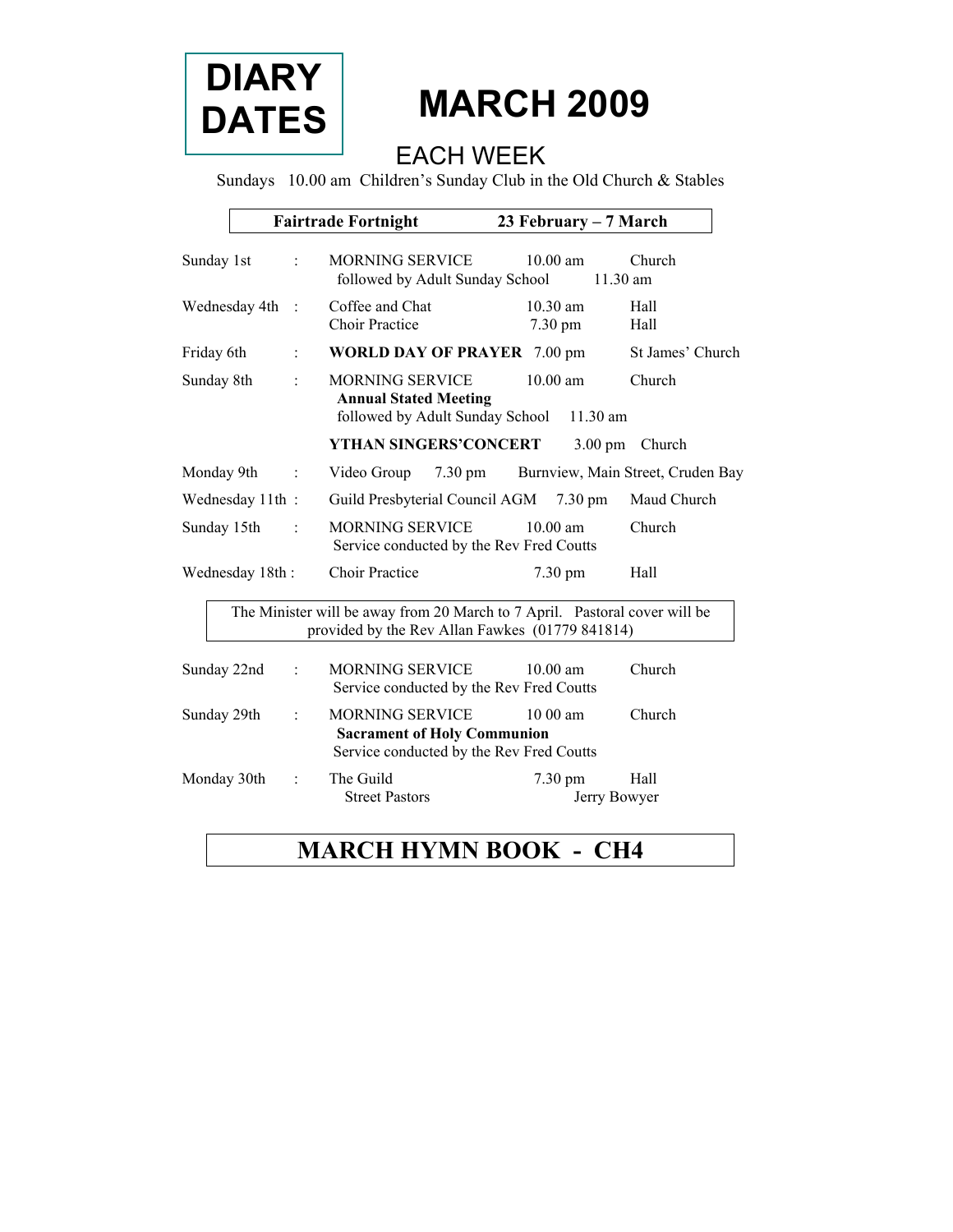# PARISH REGISTER **BAPTISMS**

Isla May Fletcher, 1 Inchmore Gardens, Boddam. Duncan James Sanders, 3 Cairnhill Drive, Newtonhill.



**Duty Elders** Wallace Donaldson, Annette Garden, Kate Clark, Katherine Hyman, Sandy Smith, Betty Smith, Mary Bratton, Jim MacDonald, Joyce Willox, Irene Will.

NEXT **COFFEE and CHAT** OLD HALL **WEDNESDAY 4 MARCH 10.30 am** 

THE NEXT ISSUE OF THE BULLETIN WILL COME OUT ON **29 MARCH**. Copy for inclusion to be handed in to the Manse as soon as possible.

# **Fairtrade Fortnight 23 February – 7 March**

The Third World Centre in Aberdeen require to move from their premises which means they no longer have storage space to offer a sale or return service. This is disappointing news for Cruden Church since we have run successful stalls in recent years. I would like to acknowledge the support given by the congregation Look out for news of another promotion to support Fairtrade.

Beatrice Fawkes

**TO THOSE ON SUNDAY DUTY If you are unable to fulfil your door duty, please try to find your own replacement before informing Sandy Beedie – 841370 for door duty or Mary Esson – 812206 for tea duty.**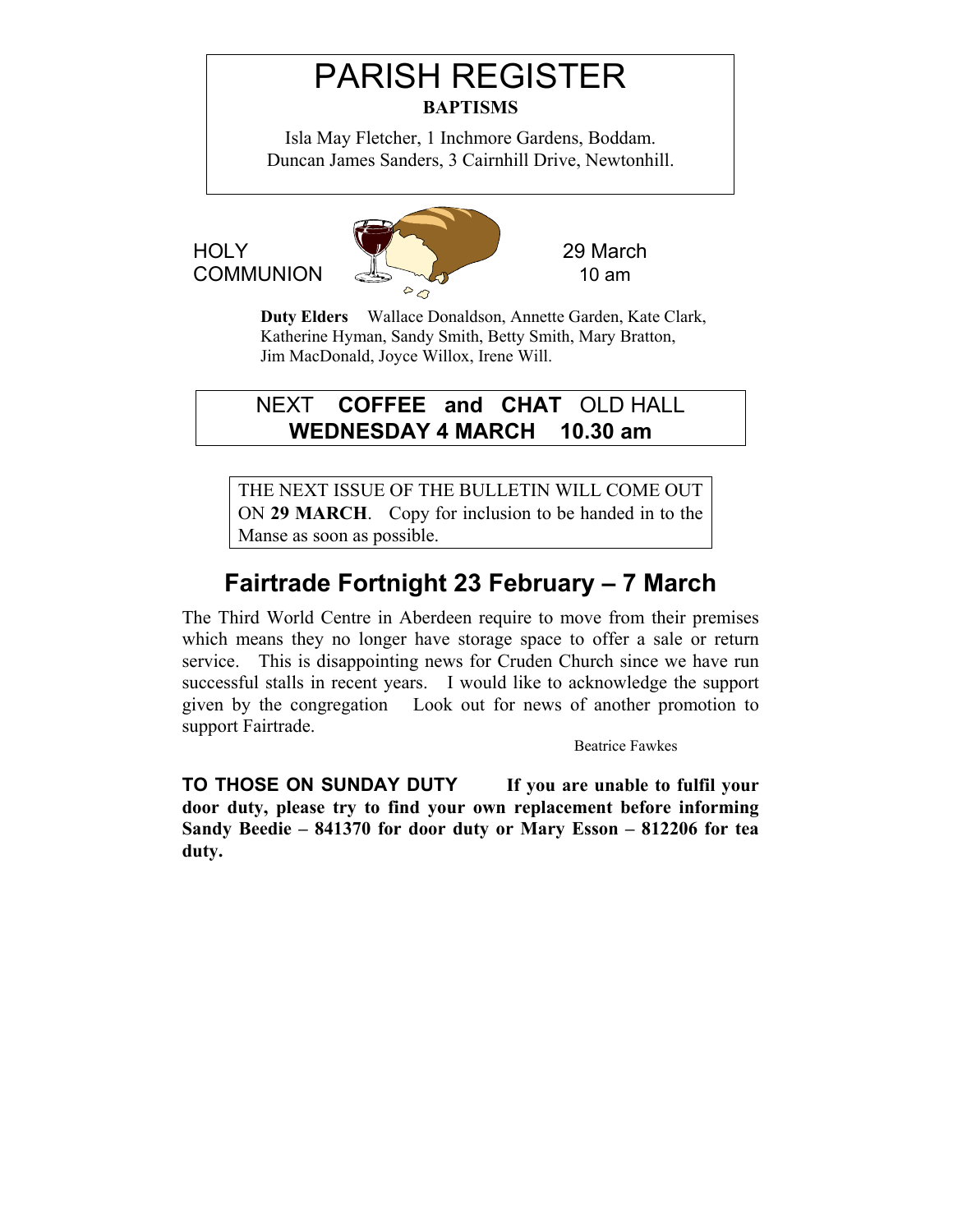| Date   | Door                             | <b>Flowers</b>          | <b>Teas</b>                                      | <b>Children</b>                                                                                  |
|--------|----------------------------------|-------------------------|--------------------------------------------------|--------------------------------------------------------------------------------------------------|
| 1 Mar  | Isobel Young<br>Jack Young       | Mary Esson              | Alison Neilson<br>Mary Coutts                    | Karla Buswell<br>Marie Forsyth<br><b>Brenda</b> Cadger<br><b>Sharon Rennie</b><br>Charlotte Lamb |
| 8 Mar  | John Lamb<br>Wilma Moir          | Mary Bratton            | Dorothy Cruickshank<br>Margaret Jamieson         | Katherine Hyman<br>Maureen Reid<br>S or C Skinner<br>Helen Smith<br>Charlotte Lamb               |
| 15 Mar | John Lamb<br>Wilma Moir          | <b>Atholene Ritchie</b> | Margaret Adams<br>Lewis McKechnie                | Karla Buswell<br>Marie Forsyth<br>Brenda Cadger<br>Mary Bratton<br>Charlotte Lamb                |
| 22 Mar | Anne McNaughton<br>Mary Esson    | Jean Beedie             | Marilyn Samways<br>Maureen McKenzie              | Katherine Hyman<br>Maureen Reid<br>S or C Skinner<br>Joyce Fowlie<br>Charlotte Lamb              |
| 29 Mar | Anne McNaughton<br>Mary Esson    | Maureen McKenzie        | <b>Beatrice Fawkes</b><br><b>Betty Forrester</b> | Karla Buswell<br>Marie Forsyth<br><b>Brenda</b> Cadger<br>Sharon Rennie<br>Charlotte Lamb        |
| 5 Apr  | Liz Carnie<br>Jim MacDonald      | Mary McNaughtan         | Rosemary Reid<br>Kathleen Craig                  | Easter Holidays                                                                                  |
| 12 Apr | Liz Carnie<br>Jim MacDonald      | Elma Watson             | Mary Bratton<br><b>Betty Morris</b>              | Easter Holidays                                                                                  |
| 19 Apr | Annette Garden<br>Michael Buchan | Mary Esson              | Doreen Buchan<br>Liz Carnie                      | Easter Holidays                                                                                  |
| 26 Apr | Annette Garden<br>Michael Buchan | Fiona Stephen           | Norma Forman<br>Dorothy Cruickshank              | Katherine Hyman<br>Maureen Reid<br>S or C Skinner<br>Helen Smith<br>Charlotte Lamb               |

### **SUNDAY MORNING DUTIES 10 am**

#### ANNUAL STEWARDSHIP CAMPAIGN

With this Bulletin, members should find the annual commitment card. In the next 3 weeks, these cards will be collected by a church visitor. Members are asked to participate in the campaign by returning a card.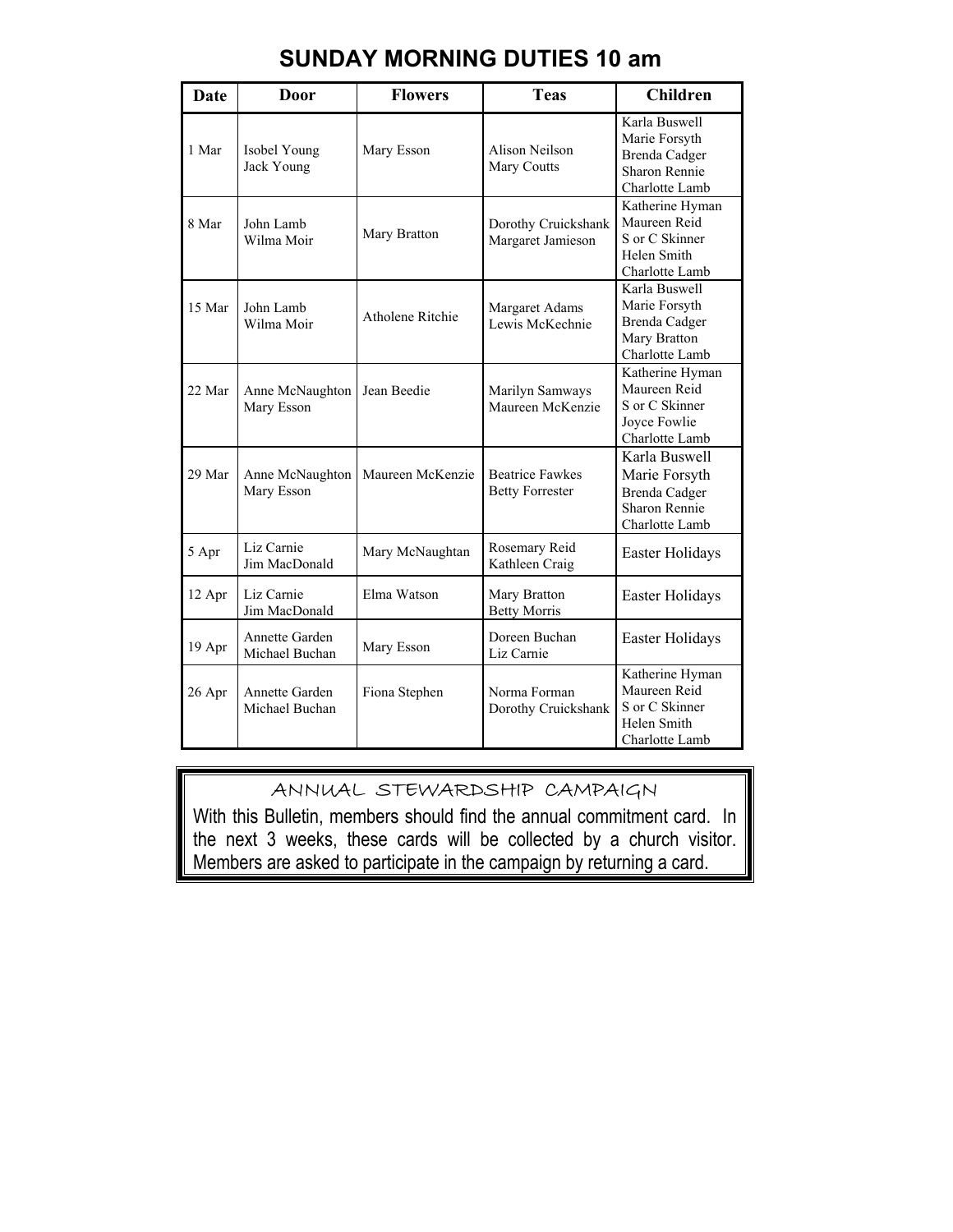### FROM THE M INISTER 20 February 2009

#### Dear Friends

#### **Organist**

With Rosemary Lund standing down from being one of our organists at the end of last year and with Violet Penny's health preventing her from playing, we entered into 2009 uncertain about how easily we might get the organ played on Sunday mornings.

There have been no difficulties because from the very first Sunday of the year we have been pleased to have Stephen Calder playing. Stephen comes from Peterhead and is clearly a very able musician; the only potential difficulty lies in the fact that he does not drive. We are grateful to Anne Smith for her willingness to be a regular chauffeur.

At its February meeting, the Kirk Session were pleased to appoint Stephen as our organist, for six months in the first instance to see that travelling arrangements can be ensured. Already choir practices have resumed on a fortnightly basis and we look forward to what the choir will contribute to our services under Stephen's guidance.

#### **Treasurer**

At the same Session meeting, the elders approved the annual accounts after they were presented by our Treasurer. An extract of the accounts can be found in the centre of this Bulletin. Copies of the full annual report will be available at the Annual Stated Meeting of the congregation on 8 March. The publication of our accounts once again reminds us of how lucky Cruden Church is to have an efficient and dedicated Treasurer in Rosemary Pittendrigh. Rosemary is always willing to be of help in so many different ways but if all she did was to look after our finances then she would be making a most significant contribution to Cruden Parish Church that leaves us indebted to her.

Your friend and minister

Rodges Neilso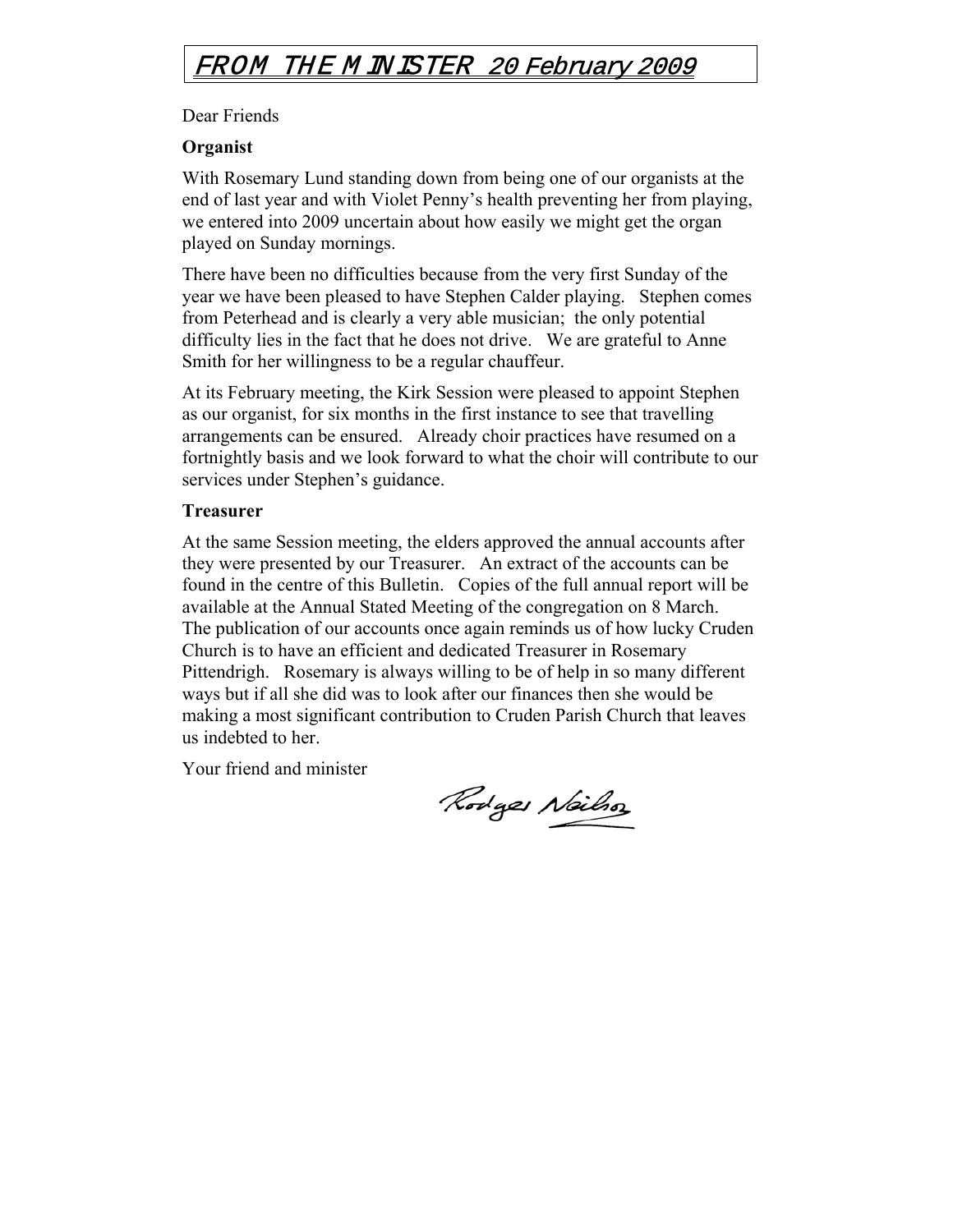

to **Mrs Violet Penny, Stoneygate, 29 Manse Road, Hatton** who will be celebrating her 80th Birthday this month.

to **Mr & Mrs J Burnett, 20 Castle Road, Cruden Bay** who will be celebrating their Golden Wedding this month.

to **Mr & Mrs K Massie, Hyfield Lodge, Hatton** who will be celebrating their Ruby Wedding this month.

The minister would welcome, in writing please, any news for this feature in the Bulletin



## **WORLD DAY OF PRAYER 7 pm Friday 6th March St James' Church**

The independent state of Papua New Guinea lies just below the equator on the western side of the Pacific Ocean. To the west, it shares its main island with Indonesia's province of West Papua. Papua New Guinea comprises more than 600 islands some of which are volcanic with many geothermal springs and dramatic mountain ranges. It is governed by a Constitutional monarchy with a parliamentary democratic system.

The theme chosen for the World Day of Prayer, **"In Christ there Are Many Members, Yet One Body"** is very appropriate for Papua New Guinea, which is one of the most unique countries in the Pacific in that it is so diverse in cultures, races, languages, and religious beliefs, just to mention a few.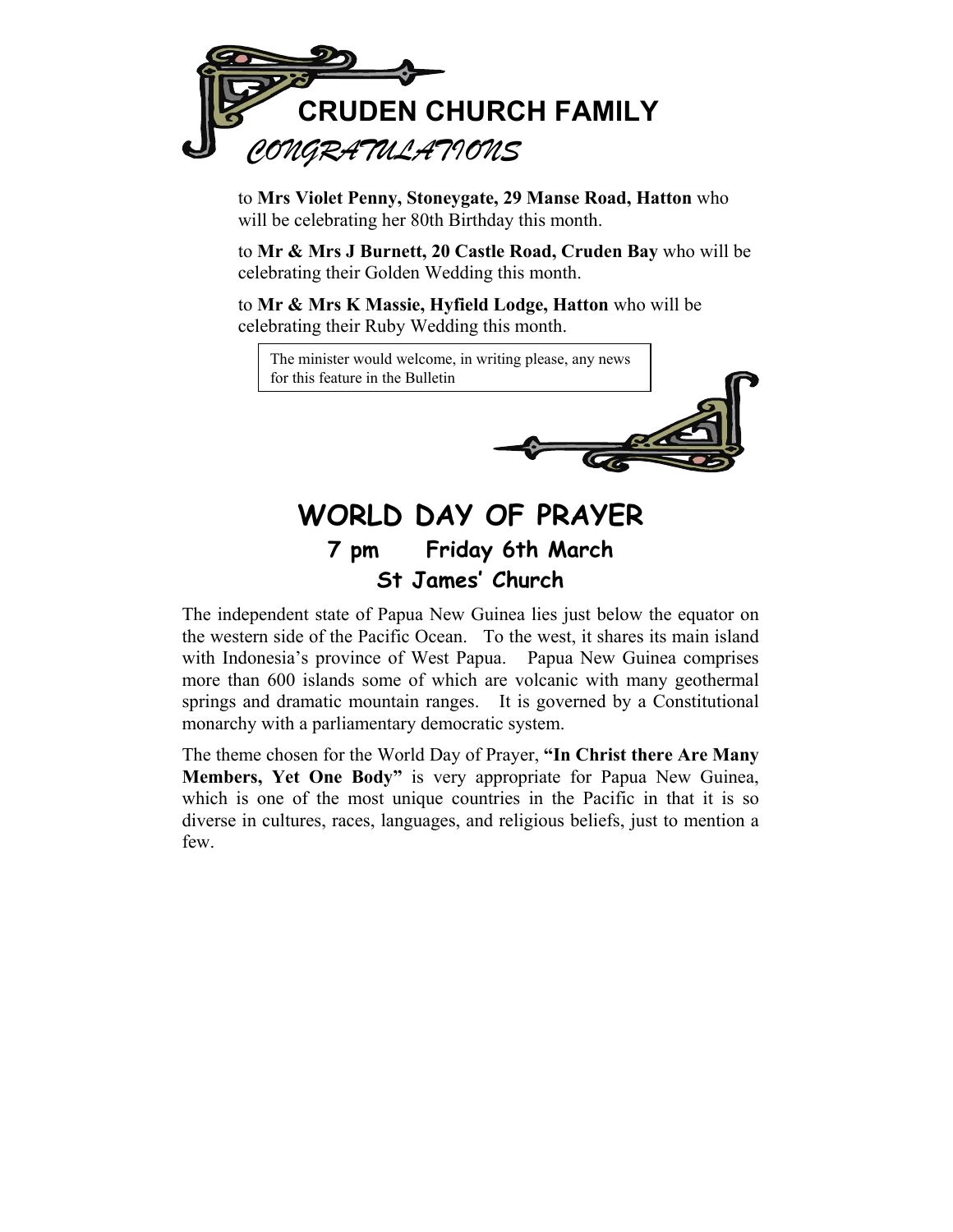# Escape the Recession .... ..... and avoid Depression

COME TO A 1950s-STYLE AFTERNOON TEA PARTY WITH ENTERTAINMENT!

PROVISIONAL DATE – SATURDAY, 30 MAY

Picture the scene : tables set with hand-embroidered tablecloths, floral vintage tea-sets and cake stands heaped with traditional home-bakes … nostalgic music is playing in the background … we hope to have live entertainment evocative of the 1950s and also a quiz specific to that period, as well as a raffle.

To make this afternoon a success, the Social Committee is looking for WILLING HELPERS !

Would YOU consider being a hostess? We need 2 ladies to be responsible for each table ( which seats 8). It would be helpful if you can also "dress" your table with pretty cloths and china.

We need lots of home-baking! Would YOU help out? We need ideas and volunteers for some live entertainment evocative of the 50s. Please come forward! We will need raffle prizes. We will need LOTS OF PEOPLE TO COME ALONG AND MAKE THIS A HAPPY AND SUCCESSFUL AFTERNOON!

**If you want to help, please get in touch with:** 

**Margaret Adams (841614) Lindsey Savage (812129)** 

# **CRUDEN CHURCH GUILD**

**Our next meeting is on Monday 30 March when the guest speaker will be Mr Jerry Bowyer from Street Pastors.**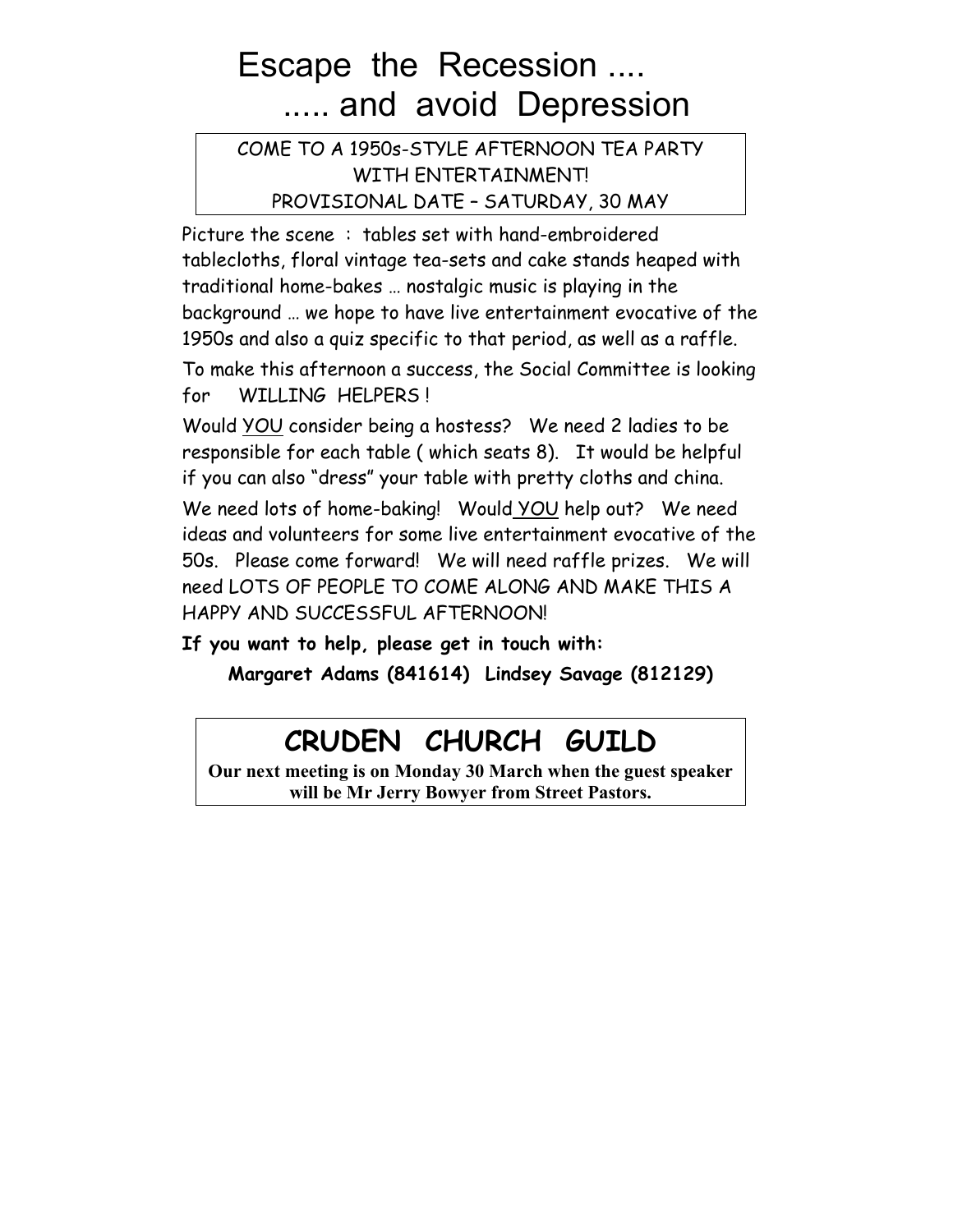

Since we started this feature in the Bulletin different people have responded to help in different ways. A year ago Jack and Isobel Young volunteered to help draw up a church inventory. In October Betty Smith volunteered to help find a grave of a soldier who died in 1943 Last month Paul Anderson was kind enough to offer to input graveyard data into a data base being set up. **Our grateful thanks go to our willing volunteers.** 

However, no one came forward when we asked for volunteers to sing in the choir

# THE YTHAN SINGERS



present

 Sacred Music for Spring Sunday 8th March 2009 3 pm Cruden Old Church *Conductor. Morag Paton Organist: Rosemary Lund*